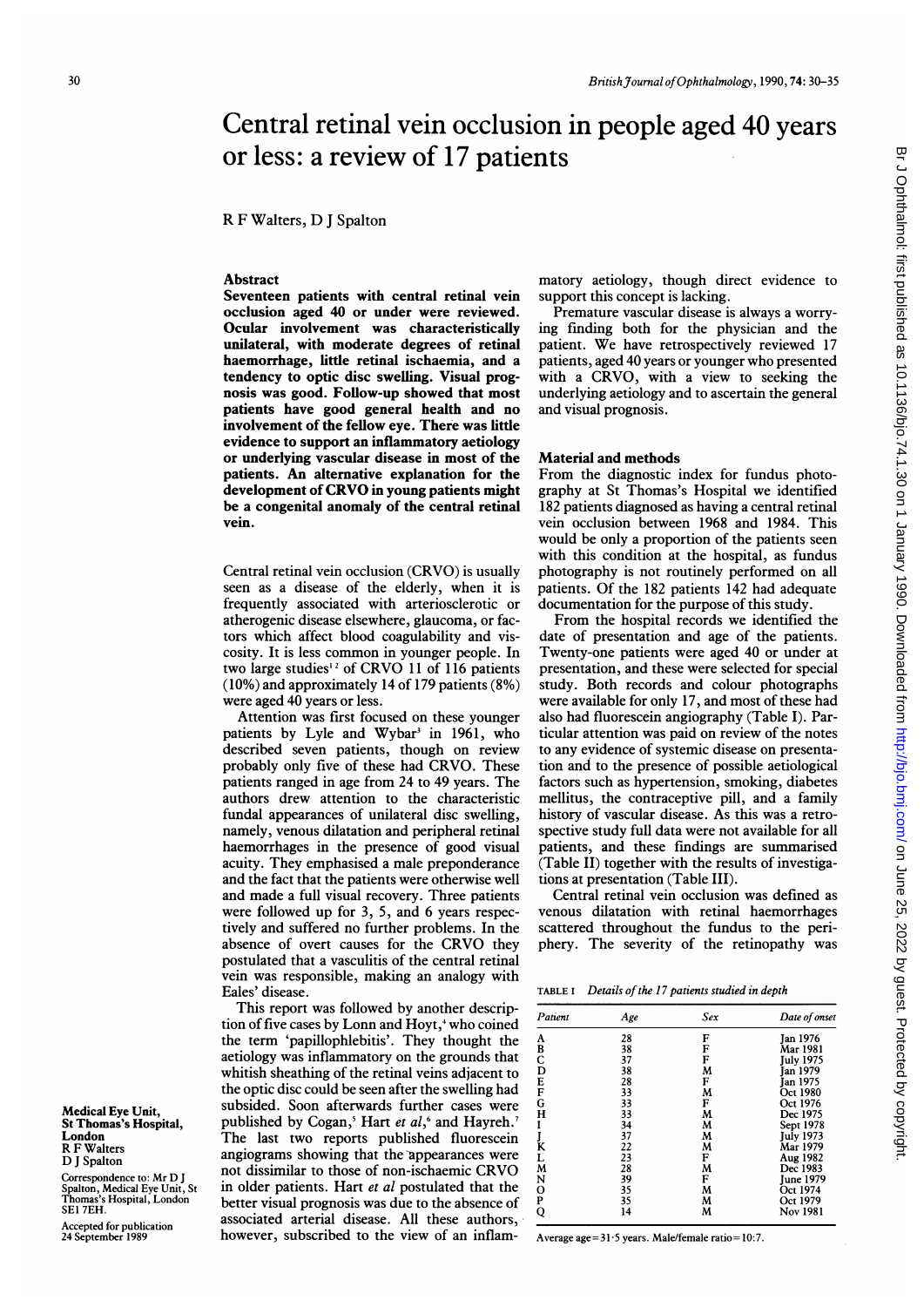TABLE II Possible predisposing factors in the 17 patients studied

| Patient     | Systemic<br>hyper-<br>tension | <b>Diabetes</b><br>mellitus | <b>Smoker</b>             | Contra-<br>ceptive<br>pill | Vascular<br>disease     | Ocular<br>disease           | Other systemic<br>disease                |
|-------------|-------------------------------|-----------------------------|---------------------------|----------------------------|-------------------------|-----------------------------|------------------------------------------|
|             |                               |                             |                           |                            |                         |                             | Asthma                                   |
|             |                               | $^{+}$                      |                           | $\ddot{}$                  |                         |                             |                                          |
| A<br>B<br>C |                               | $+$                         |                           |                            | Raynaud's<br>phenomenon |                             |                                          |
| D           |                               |                             | $+$                       | <b>NR</b>                  |                         | Ocular<br>hyper-<br>tension |                                          |
| Е           |                               |                             |                           |                            | Migraine                |                             | Mitochondrial<br>myopathy<br>(later)     |
| F           |                               |                             | $+$                       | <b>NR</b>                  |                         | Anterior<br>uveitis         | Ankylosing<br>spondylitis                |
| G           |                               |                             |                           |                            |                         |                             | Iron deficiency<br>anaemia               |
| н           |                               |                             | $^{+}$                    | <b>NR</b>                  |                         |                             |                                          |
| I           |                               |                             | Gave up<br>2 years<br>ago | <b>NR</b>                  |                         |                             |                                          |
|             |                               |                             |                           | NR                         | Migraine                |                             |                                          |
| J<br>K      |                               |                             | $\ddot{}$                 | <b>NR</b>                  |                         |                             |                                          |
|             |                               |                             |                           | $+$                        |                         |                             |                                          |
| L<br>M      |                               |                             |                           | <b>NR</b>                  |                         |                             |                                          |
| N           |                               |                             | <b>NK</b>                 | -                          |                         |                             |                                          |
|             |                               |                             |                           | <b>NR</b>                  |                         |                             |                                          |
| O<br>P      |                               | NK                          | NK                        | <b>NR</b>                  |                         |                             |                                          |
| Q           |                               |                             |                           | <b>NR</b>                  |                         |                             | Non-specific<br>immunological<br>illness |

 $=$  Present.  $=$  Absent. NK  $=$  not known. NR  $=$  not relevant.

TABLE III Summary of investigations

assessed by grading the physical signs seen on the fundus photography and fluorescein angiogram as follows:  $(a)$  the degree of retinal haemorrhage (on scale  $1-5$ ); (b) the degree of optic disc swelling (on scale  $(0-4)$ ; and  $(c)$  the degree of retinal ischaemia (on scale 0-4). Associated other findings, such as cilioretinal artery occlusion and disc cupping were noted separately.

All 17 patients were sent a follow-up questionnaire by post and replies were received from nine. This questionnaire sought to elicit a more detailed history of the atherogenic factors at the time of the initial illness and to inquire about the visual recovery or further problems with their vision or general health since presentation.

### Results

The average age of the 142 patients was  $58.6$ years, with 82 men (average age 60-2 years) and 58 women (average age  $56.2$  years). The sex of two patients could not be ascertained with certainty from the records. These were over 40 and are included in the overall data but omitted from

|                                                | <b>FBC</b>                                              | ESR<br>(mm/h)       | Plasma<br>fibrinogen<br>normal range<br>$(2.0 - 4.0$ g/l) | Serum<br>proteins         | Serum<br>choles-<br>terol | Serum<br>$\overline{m}$ -<br>glyceride | <b>VDRL</b><br><b>TPHA</b>    | Random<br>blood<br>sugar         | <b>CXR</b>                | Others                                       |
|------------------------------------------------|---------------------------------------------------------|---------------------|-----------------------------------------------------------|---------------------------|---------------------------|----------------------------------------|-------------------------------|----------------------------------|---------------------------|----------------------------------------------|
| A<br>B<br>C<br>D                               | N<br>N<br>$\mathbf N$<br>N                              | 4<br>4<br>13<br>14  | NK<br><b>NK</b><br>NK<br>N                                | N<br><b>NK</b><br>NK<br>N | NK<br>NK<br>$\frac{N}{N}$ | NK<br>NK<br>N<br>N                     | NK<br>NK.<br>$-ve$<br>$-ve$   | N<br>N(DM)<br>(DM)<br>N          | NΚ<br>NΚ<br>$\frac{N}{N}$ | Sicklecell                                   |
| Е<br>$\mathbf{F}$                              | N<br>N                                                  | 15<br>11            | N<br>N                                                    | N<br>N                    | N<br>NK                   | N<br>NK                                | NΚ<br>$-ve$                   | N<br>N                           | NK<br>NK                  | $-ve$<br>$+veANF$<br>1:250<br><b>HLA B27</b> |
| $\rm G$<br>H                                   | (9.0 g/dl)<br>N                                         | 5<br>$\overline{2}$ | N<br>N                                                    | N<br>N                    | NK<br>N                   | NK<br>N                                | NK<br>$-ve$                   | N<br>N                           | NK<br>N                   | $+ve$<br>$+veANF$<br>1:10                    |
| I<br>J<br>K<br>L<br>M                          | N<br>N<br>$\frac{N}{N}$                                 | 6<br>12<br>4        | N<br>NK<br>N<br>N                                         | N<br>N<br>N<br>N          | N<br>NK<br>N<br>NK        | N<br>NK<br>N<br>NK                     | $-ve$<br>NK<br>$-ve$<br>$-ve$ | N<br>N<br>N<br>N                 | NΚ<br>N<br>N<br>N         | $ANF - ve$                                   |
| ${\bf N}$<br>$_{\mathbf{P}}^{\mathbf{O}}$<br>Q | N<br>N<br>N<br><b>NK</b><br>$\downarrow$ (10.7 g/dl) 43 | NK<br>18<br>NK      | NΚ<br><b>NK</b><br>N<br>NK<br>NK                          | N<br>N<br>N<br>NK<br>NΚ   | N<br>NΚ<br>N<br>NK<br>NK  | N<br>NK<br>N<br>NK<br>NK               | NK<br>NK<br>$-ve$<br>NΚ<br>NK | NK<br>NK<br>N<br>NK<br><b>NK</b> | NK<br>NΚ<br>N<br>NΚ<br>NΚ | $ANF - ve$                                   |

 $N=$ normal. DM=diabetes mellitus. ANF=antinuclear factor test. NK=not known.  $\downarrow$ =reduced.



Figure 1: Distribution by age and sex of 142 patients with central retinal vein occlusion.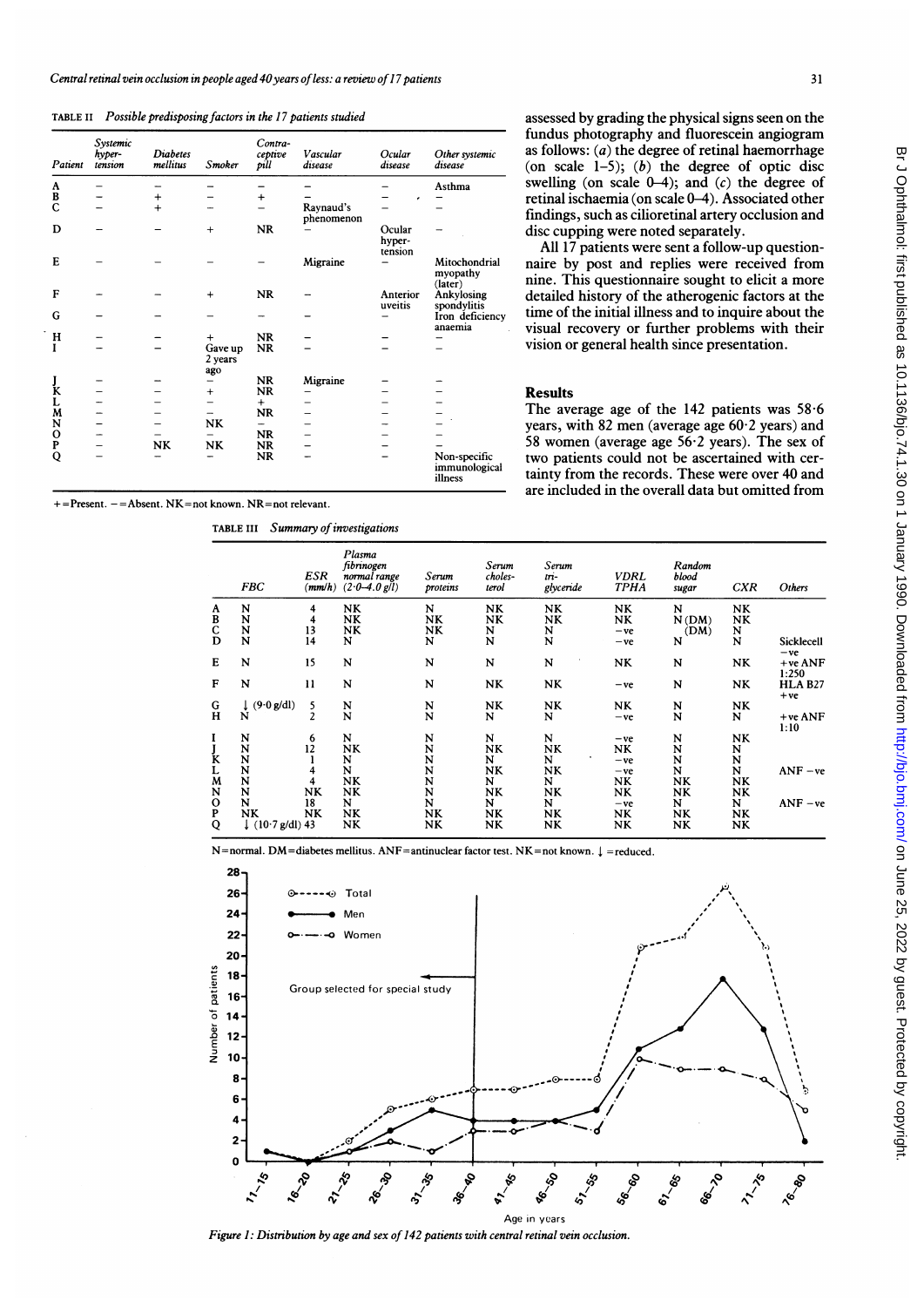TABLE IV Assessment of severity of CRVO and visual outcome

| Patient | Optic disc<br>swelling,<br>$grade 0-4$ | Retinal<br>haemorrhage,<br>$grade 1-5$ | Degree of retinal<br>ischaemia,<br>$grade 0-4$ | VA in affected<br>eye at present-<br>ation | Latest<br>known |
|---------|----------------------------------------|----------------------------------------|------------------------------------------------|--------------------------------------------|-----------------|
| A       |                                        |                                        |                                                | 6/6                                        | 6/6             |
| B       |                                        |                                        |                                                | 6/60                                       | 6/18            |
|         |                                        |                                        |                                                | 6/5                                        | NK              |
| D       |                                        |                                        |                                                | 6/5                                        | 6/5             |
| E       |                                        |                                        |                                                | 6/24                                       | 6/5             |
| F       |                                        |                                        |                                                | 6/24                                       | 6/36            |
| G       |                                        |                                        |                                                | 6/5                                        | 6/5             |
| н       |                                        |                                        |                                                | C.F                                        | C.F             |
|         |                                        |                                        |                                                | 6/9                                        | 6/6             |
|         |                                        |                                        |                                                | 6/4                                        | <b>NK</b>       |
|         |                                        |                                        |                                                | C.F                                        | NK              |
|         |                                        |                                        |                                                | 6/5                                        | NK              |
| M       |                                        |                                        |                                                | 6/36                                       | 6/9             |
| N       |                                        |                                        |                                                | 6/36                                       | NK              |
| о       |                                        |                                        |                                                | 6/60                                       | 6/5             |
| P       |                                        |                                        |                                                | 6/9                                        | NK              |
|         |                                        |                                        |                                                | P.L                                        | 6/24            |

NK=not known.



Figure 2: Visual prognosis of the 11 patients with follow-up data (data not available for remaining six patients).

TABLE V Summary of follow-up times and possible aetiological factors

| Patient                       | Length of<br>follow-up                                                              | Comments                                                                                                                         | Known possible thrombotic or<br>atherogenic factors                                                             |
|-------------------------------|-------------------------------------------------------------------------------------|----------------------------------------------------------------------------------------------------------------------------------|-----------------------------------------------------------------------------------------------------------------|
| *A<br>*B                      | 9 years 2 months<br>4 years                                                         | Had CVA 8 years later                                                                                                            | Diabetic (poor control). Pill. FH<br>of hypertention and heart disease                                          |
| С<br>$_{\rm E}^{\rm D}$       | None<br>5 years 7 months<br>9 years 4 months                                        | Raynaud's disease<br>Ocular hypertension<br>Migraine. Diagnosed<br>mitochondrial myopathy 2 years<br>later                       | Diabetic<br>Smoker                                                                                              |
| *F<br>*G                      | 4 years 6 months<br>8 years 5 months                                                | Ankylosing spondylitis. Iritis<br>Developed gall stones. Iron<br>deficiency anaemia $(9.0 \text{ g/dl})$<br>Positive ANF (1:250) | Smoker<br>Overweight. FH of heart disease                                                                       |
| *H<br>۰ı<br>J<br>K<br>L<br>۸M | 9 years 3 months<br>6 years 6 months<br>7 months<br>None<br>None<br>I year 3 months | Positive ANF (1:10)<br>Migraine<br><b>Asthmatic</b>                                                                              | Smoker. FH of hypertension<br>Smoker until 2 years previously<br>Smoker<br>Pill<br>FH of hypertension and heart |
| *N<br>$\mathbf{o}$<br>*P<br>Q | 5 years 9 months<br>l year<br>5 years 5 months<br>2 years 6 months                  | Developed gall stones<br>1 year later CRVO in other eve.<br>Non-specific immunological<br><i>illness</i>                         | disease<br>Overweight<br>FH of heart disease                                                                    |

FH=family history. ANF=antinuclear factor test. \*Those who replied to questionnaire.

the male/female ratios. The distribution of CRVO by age and sex is shown in Figure 1.

Twenty-one patients  $(14.8\%)$  were aged 40 years or younger. Of the 17 with full data available the average age was  $31.5$  years, with 10 men (average age 32-9 years) and 7 women (average 30 9 years). The age and sex distribution of these patients is shown in Figure <sup>1</sup> prior to the demarcation line. Of these 17 patients 12 were Caucasian, 2 Asian, 2 Negro, and <sup>1</sup> Arabic, which probably reflects the local population mixture at this time.

Tables <sup>I</sup> to III summarise epidemiological data, systemic associations, and investigations. Table IV and Figure 2 summarise the ocular findings and visual prognosis. Most patients had mild degrees ofretinal haemorrhage, little retinal ischaemia, and a tendency to optic disc swelling with a good visual prognosis. Seven patients of the 17 had a presenting visual acuity in the affected eye of 6/36 or worse. Of these, two (patients K and Q) also had cilioretinal artery occlusion and 0 had an occlusion of the macular branch of the superotemporal arteriole. B (a diabetic) had macular exudates (no diabetic changes in the fellow eye), and the remaining three (H, M, N) all had macular oedema. The visual prognosis was in general good (Table IV and Figure 2), and only two patients  $(F, H)$  of the <sup>11</sup> patients for whom data were available were known to have <sup>a</sup> VA in the affected eye of 6/36 or less on follow-up. Of these, F's visual deterioration was probably due to his anterior uveitis (he had ankylosing spondylitis), and H had macular oedema at presentation. Seven of these 11 patients had <sup>a</sup> follow-up VA of 6/9 or better. Other notable ocular features were a tendency to optic disc swelling (11 out of 17) and a paucity of signs of retinal ischaemia (in only four patients, and this was comparitively mild), with no patients developing rubeosis iridis. Only one person had raised intraocular pressures (24, 17 mmHg), and none had overt glaucoma.

As this was a selected group from a retrospective study, the information on systemic associations and abnormal investigations at presentation was not complete in all cases. However, because of their relative youth most were investigated carefully. Factors which are associated with atherogenesis or thrombosis (diabetes mellitus, smoking, obesity, contraceptive pill) were found in 10 patients (Table V), and if a family history of heart disease is taken as a predisposition to atherogenesis a further two patients would be included. Two patients also had an  $immunological$  illness - F with ankylosing spondylitis and Q with non-specific systemic evidence of immune disease. No patients had systemic hypertension or known abnormal lipid profiles (8 out of 17 were investigated for lipid abnormalities). At presentation G had <sup>a</sup> positive antinuclear factor test  $(ANF=1:250)$  and an iron deficiency anaemia (9·0 g/dl). He later developed a right ptosis and ophthalmoparesis which was ascribed to a mitochondrial myopathy.

The follow-up postal questionnaire provided useful information (Table VI) and extended the average follow-up time from  $35.3$  months to  $60.9$ months (range 6 months to 9 years 3 months). Of the nine patients who responded to the question-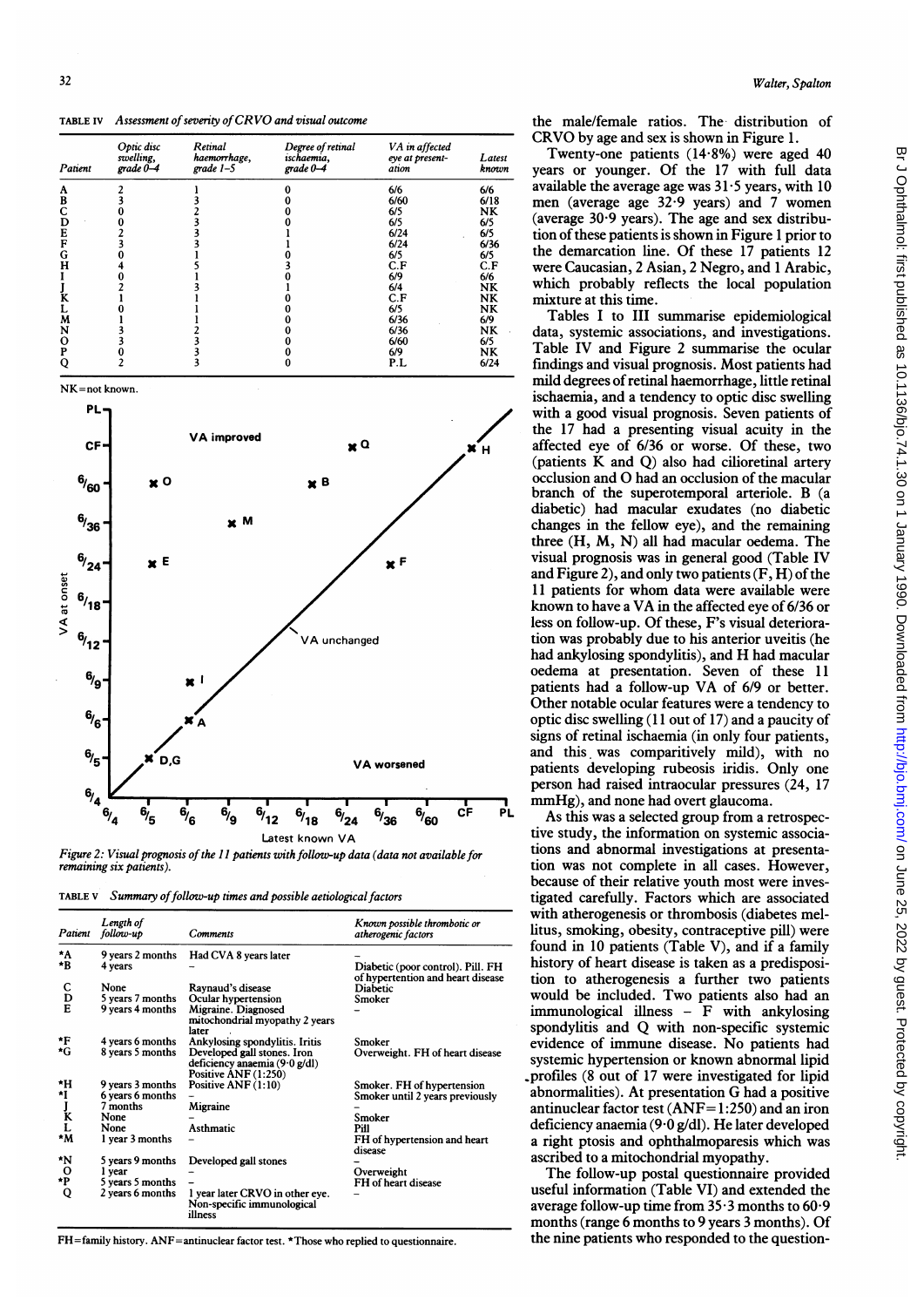| Patient | Length of<br>follow-up         | Atherogenic<br>factors at<br>at onset | Weight          | Family<br>history                                  | Subsequent<br>general<br>health | Prognosis of<br>affected<br>eye | Other ocular<br>problems |
|---------|--------------------------------|---------------------------------------|-----------------|----------------------------------------------------|---------------------------------|---------------------------------|--------------------------|
| A       | 9 <sub>vr</sub> 4 <sub>m</sub> | Nil                                   | Normal          | Nil                                                | CVA 8 yr later                  | Improved                        | Hemianopia               |
| B       | 4 yr                           | <b>Diabetes</b>                       | Normal          | <b>Heart disease</b><br>+hypertension in<br>father | Good                            | Poor                            | Nil                      |
| F       | $4 \times 6 m$                 | Smoker                                | Normal          | Heart disease in<br>father                         | Good                            | Poor                            | Ank spond<br>with iritis |
| G       | $8 \text{ yr} 5 \text{ m}$     | Nil                                   | Obese           | Heart disease in<br>grandmother                    | <b>Gall stones</b>              | Improved                        | Nil                      |
| н       | 9 <sub>vr</sub> 3 <sub>m</sub> | Smoker                                | Normal          | <b>Hypertension</b> in<br>mother                   | Good                            | Poor                            | Nil                      |
|         | $6 \text{ yr} 6 \text{ m}$     | Smoker                                | Normal          | Not known                                          | Good                            | Poor                            | Nil                      |
| M       | 1 yr 3 m                       | Nil                                   | Mildly<br>Obese | Heart disease<br>+hypertension<br>in father        | Good                            | Improved                        | Nil                      |
| N       | 5 <sub>vr</sub> 9 <sub>m</sub> | Nil                                   | Normal          | Nil                                                | <b>Gall</b> stones              | Improved                        | Nil                      |
| P       | 5 yr9m                         | Nil                                   | Normal          |                                                    | Good                            | Improved                        | Nil                      |

TABLE VI Result of follow-up questionnaire

naire, A had <sup>a</sup> subsequent cerebrovascular accident (with homonymous hemianopia), G and N developed gallstones, and F (with ankylosing spondylitis) had two further attacks of acute anterior uveitis. The other five remained well. None of these nine patients developed disease in the fellow eye.

## **Discussion**

The mean age of the 142 patients in this study  $(58.6 \text{ years})$  is similar to that previously found in other studies<sup>8-11</sup> and shows that CRVO is a disease of the elderly, but although CRVO is less common in younger patients it is by no means rare. Of our patients 25% were aged 50 or less and 15% aged 40 or below. This latter percentage compares with 10% in Kohner and Cappin's' and 8% in Vannas and Raitta's series<sup>2</sup> (both of these series were unselected). Our patients were derived from a photographic index, and as younger patients are more likely to be referred for photography than older ones this will weight the numbers accordingly and is likely to account for the increased incidence of younger patients in our series.

CRVO in younger patients is probably <sup>a</sup> different disease from that seen in more elderly patients. Previous authors<sup> $3-712$ </sup> have noted the unilaterality of the retinopathy, its good visual prognosis, and, when patients have been followed for any length of time, its good systemic prognosis. These results are compatible with our own study. The typical fundus appearance is of unilateral optic disc swelling with a moderate degree of retinal haemorrhage, but retinal ischaemia of any severity is uncommon. Optic disc swelling in younger patients with CRVO appears to be more common and more marked than in the elderly. The reason for this in the absence of overt ischaemia is not clear but may reflect the greater number of viable axons in a younger eye, with more axoplasm therefore being passed along the optic nerve.

The most serious threat to vision in our series was concomitant occlusion of a cilioretinal artery at presentation, related to compression of that artery by increased tissue pressure within the optic disc. McLeod and Ring<sup>13</sup> found a cilioretinal supply in 26 of 146 cases of CRVO, and in seven of these there were signs of an associated cilioretinal infarct. Poor acuity at presentation tended to correlate with more pronounced optic disc oedema.

Follow-up data on visual recovery were available for 11 of our 17 patients and showed a generally good prognosis (Fig 2, Table IV), as others have found. Macular oedema was responsible for the poor visual recovery in three patients; one of these was associated with acute anterior uveitis and another with cilioretinal artery occlusion. The remaining seven patients (64%) improved to 6/9 or better. No patient developed rubeosis. The good visual prognosis in these patients contrasts with that expected in the elderly. Rubenstein and Jones'4 studied 143 patients aged 30 and over and found that 59% had a visual acuity of 6/18 or worse in the affected eye and 36% less than 6/60.

Only one patient in our series developed disease in the fellow eye during follow-up, and this patient (Q) was in many ways atypical. At 14 years of age he was the youngest patient in the series. He presented with an overt non-specific immunological illness with arthralgia and a CRVO in the left eye, erythrocyte sedimentation rate, anaemia, raised serum globulins, and inflammatory changes seen on a liver biopsy. Five months later he developed <sup>a</sup> CRVO in the fellow eye. He was treated with systemic steriods, and the retinopathy resolved, eventually leaving him with a visual acuity of 6/6 and 6/24 18 months later, the reduced acuity in the left eye being due to cilioretinal artery occlusion.

Patient Q was the only patient to have evidence of an inflammatory or immunological underlying disease process which might account for the CRVO. Patient F had ankylosing spondylitis, but this is not typically associated with systemic vasculitis and was probably coincidental to the retinopathy. Although 10 patients had conditions that predispose to premature vascular disease, they must be considered in the context of the general incidence in the population, and it is difficult to draw any conclusions that these conditions were responsible for the retinopathy. Indeed the absence of involvement of the fellow eye or the lack of development of other systemic vascular disease on follow-up argues against a premature tendency to arterial disease. Caution must be taken though, as patient A did suffer <sup>a</sup> cerebrovascular accident eight years later (unfortunately we have no further details of this illness). No patient in our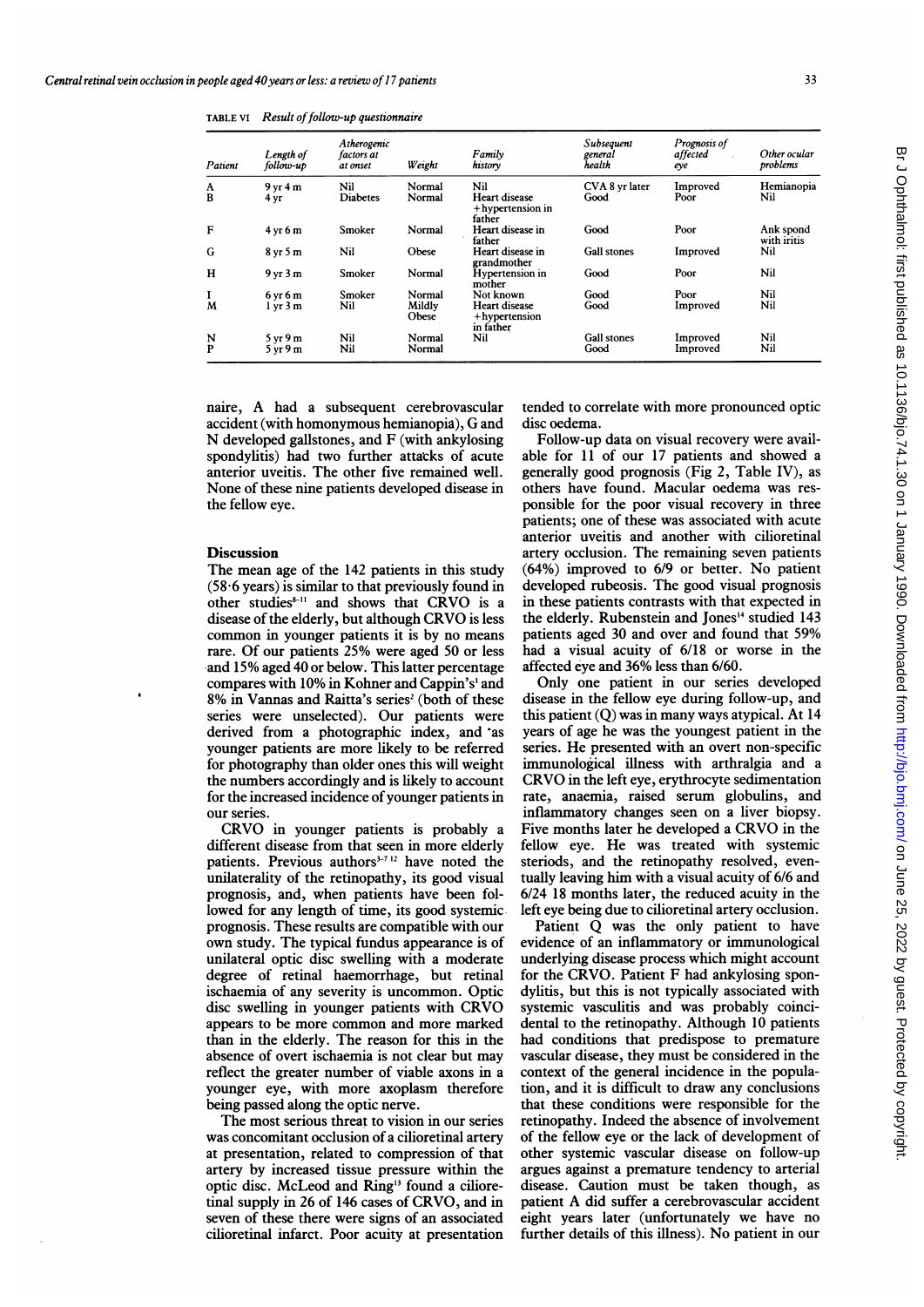series had systemic hypertension. Dobson and Kritzinger<sup>15</sup> examined 87 patients with CRVO or branch retinal vein occlusion (BRVO), of whom 40 were under 50 years of age. They found a decreased incidence of systemic hypertension in the younger patients (27% of hypertension versus 62% in the over 50s), but 35% of their younger patients had hyperlipidaemia and four were on the contraceptive pill. From this paper it is impossible to differentiate those patients with BRVO where hypertension is a more likely cause from those with <sup>a</sup> CRVO.

Although eight of our 17 patients had a lipid screen, no abnormality was found in any of them. Other studies of CRVO in young patients have failed to show any carotid arterial disease on doppler ultrasonography<sup>16</sup> or evidence of inflammatory aetiology.<sup>17</sup>. Fruch et  $al^{19}$  studied 11 patients with CRVO under the age of 45. Seven had severe retinal ischaemia, and five of these had diabetes (2), hypertension (4), and systemic lupus erythematosus (1), whereas the four patients without retinal ischaemia had no systemic disease. Priluck et  $al^{12}$  reviewed 42 patients aged <sup>40</sup> years or younger when CRVO was diagnosed. They found no direct evidence that a vasculitis was a contributory factor. Eight (19%) of their patients were found to have a systemic disease (3 with hpyertension, 2 with diabetes mellitus, <sup>1</sup> with valvular heart disease, <sup>1</sup> with polymyositis, and <sup>1</sup> with polycycstic kidneys). The follow-up period for their patients ranged from three to 26 years (average 14 years), and a further eight patients acquired a systemic disease during that time. Two had hypertension, two suffered 'cardiac death', and four had systemic diseases judged to be unrelated to CRVO. They found (as we did) that the visual prognosis tended to be good and that the incidence of involvement of the other eye was minimal (in only two cases).

As to pathology, it seems reasonable to adopt Virchow's approach'9 regarding factors concerned in the causation of thrombosis. These are changes in the vessel wall, changes in the blood flow, and changes in the composition of the blood.

A vasculitis of the venous wall has been frequently cited<sup>5-7-1721-22</sup> as a primary cause of CRVO in young adults. It does seem improbable, though, that an inflammatory process should be limited to a few millimetres of vein in one optic nerve head. One might expect to find signs of systemic vasculitis or, at the very least, a substantial incidence of bilateral CRVO. Clinical experience in this study and others shows this is not the case in the great majority of patients. Furthermore, there is no real histological evidence to support this concept. It is difficult to obtain material for histopathological study early in the course of the disease. Most eyes obtained have been removed because they were blind and painful owing to the onset of rubeotic glaucoma weeks or months after the CRVO. In these eyes round cell infiltrate of the perivenular area, intramural region, and within the lumen has been observed.<sup>521.23</sup> Green *et al*<sup>23</sup> did a histopathological study on two eyes with CRVO (patients aged 32 and 56 years) enucleated within 24 hours of onset. These showed that the acute inflam-

TABLE VII Suggested investigations for young patients with CRVO

\*Venereal disease research laboratory test/Treponema pallidum haemagglutination test.

matory changes expected in any venous thrombosis (polymorphonuclear cell infiltrate) and vasculitis were not thought to be a contributary factor. They went on to study a further 24 cases (aged 44 to 91) enucleated from two weeks to five years after the CRVO, which generally showed a perivenous round cell infiltrate consistent with chronic inflammation. They convincingly argue that this chronic inflammatory infiltrate is the result of the CRVO and not the cause. Endothelial cell proliferation has been suggested as a cause of CRVO.<sup>20</sup> Green et  $aI<sup>23</sup>$  again demonstrated this as a frequent finding in longstanding CRVO but not in the acute phase. They state that this endothelial proliferaton is the result of the repair process and not a causative factor.

Conditions such as hyperlipidaemia, paraproteinaemias, polycythaemia, increased platelet aggregation, and other hyperviscosity or hypercoagulability syndromes which result in changes in the composition of the blood (and its flow) have often been found in association with CRVO. These factors were not a prominent feature in our series but can undoubtedly be associated with  $C RVO<sub>2</sub><sup>9111524-26</sup>$  and it is important to exclude them in all young patients. It does, however, appear that most young patients with CRVO have a uniocular loss with a low risk of involvement of the fellow eye, an extremely low chance of any systemic inflammatory illness being found, and a low risk of any underlying vascular or atherogenic disease. Prolonged follow-up in our series and others<sup>312</sup> indicates that most patients continue to have excellent general health.

A hypothesis which might explain these findings would be the presence of a congenital anomaly in the central retinal vein at the lamina cribrosa causing turbulent flow and predisposing to thrombus formation.

We consider that young adults with CRVO require comprehensive physical examination and investigation. Our suggestions for these investigations are set out in Table VII.

We are most grateful to Mr T J Ffytche, Mr M D Sanders, and Mr<br>J S Shilling, who kindly allowed us to study patients under their care.

- <sup>1</sup> Kohner EM, Cappin JM. Do medical conditions have an
- influence on central retinal vein occlusions? Proc R Soc Med<br>1974; 67: 1052—4.<br>2 Vannas S, Raitta C. Anticoagulant treatment of retinal venous<br>occlusions. Am J Ophthalmol 1966; 62: 874–84.<br>3 Lyle TK, Wybar K. Retinal vascu
- 
- 4 Lonn CI, Hoyt WF. Papillophlebitis a cause of protracted yet benign optic disc edema. Ear Nose Throat  $\ddot{j}$  1966; 45: 62–8.

<sup>5</sup> Cogan DG. Retinal and papillary vasculitis. In: Cant JS, Ed. William Mackenzie centenary symposium on ocular circulation in health and disease. London: Kimpton, 1%8: 249-70.

<sup>6</sup> Hart CS, Sanders MD, Miller SJH. Benign retinal vasculitis: